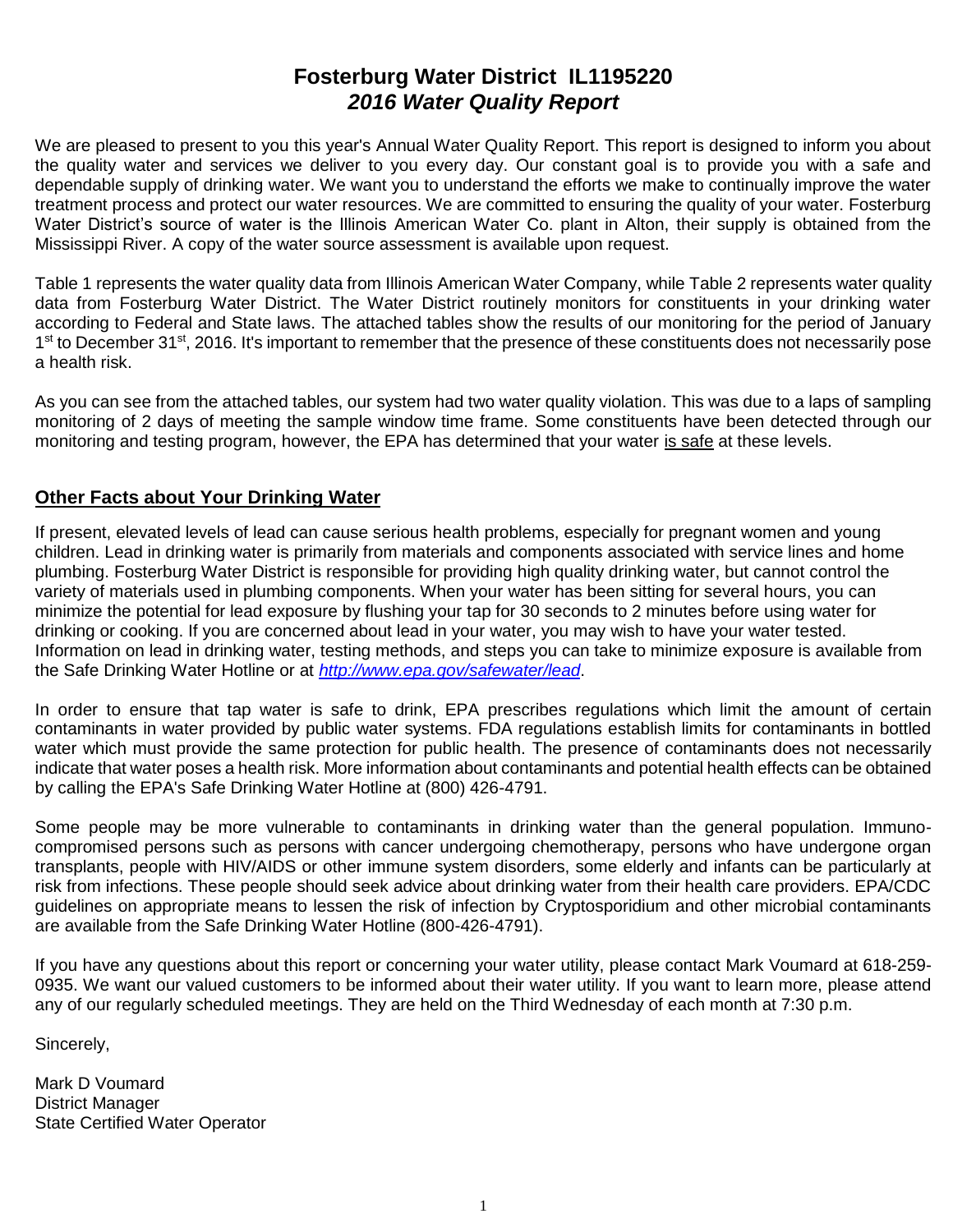# **TABLE 1 2016 Water Quality Data**

| IL AMERICAN WATER COMPANY-ALTON (1195150)                                                                                                                     |            |             |                           |                         |                  |
|---------------------------------------------------------------------------------------------------------------------------------------------------------------|------------|-------------|---------------------------|-------------------------|------------------|
| <b>Parameter</b> (unit of measurement)<br><b>Typical Source</b>                                                                                               | <b>MCL</b> | <b>MCGL</b> | Amount<br><b>Detected</b> | <b>Range of Detects</b> | <b>Violation</b> |
| <b>Inorganic Chemicals</b><br>Nitrate (As Nitrogen) (ppm)<br>Run off from fertilizer use; Leaching from septic tanks,<br>sewage; Erosion of natural deposits. | 10         | 10          | 5                         | $4.95 - 4.95$           | No.              |
| <b>Radioactive Contaminates</b>                                                                                                                               | 5          | $\Omega$    | .75                       | .75 - .75               | No               |
| Combined Radium 226/228 (pCi/L)<br>Erosion of natural deposits<br>Gross alpha emitters (pCi/L)<br>Erosion of natural deposits                                 | 15         | 0           | 2.1                       | $2.1 - 2.1$             | No               |
| <b>State Regulated Chemicals</b><br>Fluoride (ppm)<br>Water additive which promotes strong teeth                                                              | 4.0        | 4.0         | $\cdot$                   | $.69 - .69$             | No               |
| Sodium (ppm)<br>Erosion of naturally occurring deposits; Used as water<br>softener.                                                                           | N/A        | N/A         | 26                        | $26.3 - 26.3$           | No               |

| Turbidity<br>(Units)                                                     | Limit<br>Treatment<br>technique | Level<br><b>Detected</b> | <b>Violation</b> |
|--------------------------------------------------------------------------|---------------------------------|--------------------------|------------------|
| Highest single measurement (<br><u>NTU) (</u> %,0.3 NTU)<br>Soil run off | 1 NTU                           | .098 NTU                 | No               |
| Lowest monthly % meeting limit<br>Soil run off                           | .3 NTU                          | 100%                     | No               |

### **2016 Source Water Assessment Summary**

Illinois EPA considers all surface water sources of community water supply to be susceptible to potential pollution problems, hence, the reason for mandatory treatment for all surface water supplies in Illinois. Mandatory treatment includes coagulation, sedimentation, filtration, and disinfection. The Alton Water Treatment Facility draws surface water for treatment from the Mississippi River. The Mississippi River is subject to a variety of influences including agricultural, municipal, and industrial activities. Farm chemicals may be seasonally elevated in the river. Extensive monitoring and treatment ensure high-quality water service regardless of variations in the source water.

The Illinois Environmental Protection Agency (IEPA) has completed a source water assessment for the Alton system and a copy is available upon request by calling Sarah Boyd, Water Quality Supervisor at 618-874-2408. To view a summary version of the completed Source Water Assessments, including: Importance of Source Water; Susceptibility to contamination Determination; and documentation / recommendation of Source Water Protection Efforts, you may access the Illinois EPA website at [http://www.epa.state.il.us/cgi-bin/wp/swap-fact-sheets.pl.](http://www.epa.state.il.us/cgi-bin/wp/swap-fact-sheets.pl)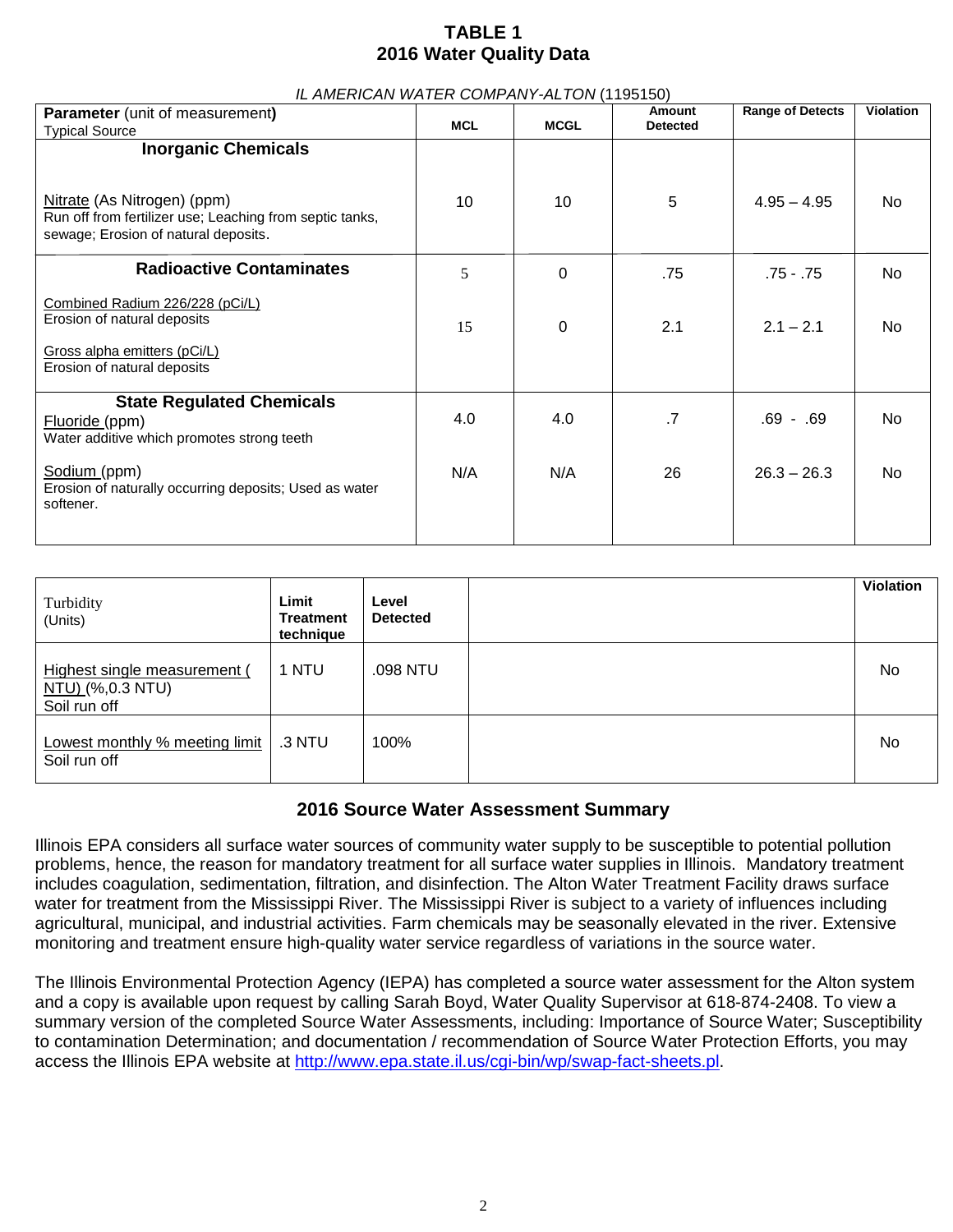## **TABLE 2 2016 Water Quality Data**

| FOSTERBURG WATER DISTRICT (1195220)                                                           |      |             |                             |                  |                                |                      |                         |                   |
|-----------------------------------------------------------------------------------------------|------|-------------|-----------------------------|------------------|--------------------------------|----------------------|-------------------------|-------------------|
| <b>Disinfection/Disinfectant By-Products</b>                                                  |      |             |                             | <b>MCLG</b>      | <b>MCL</b>                     | <b>Highest Level</b> | <b>Range of Detects</b> | <b>Violation</b>  |
| TTHM'S (Total Trihalomethane) (ppb)<br>By-product of drinking water disinfection              |      |             | N/A                         | 80               | 69                             | $30 - 90.9$          | No.                     |                   |
| Total Haloacetic Acids (HAA <sub>5</sub> ) (ppb)<br>By-product of drinking water disinfection |      |             | N/A                         | 60               | 44                             | $22.5 - 62.9$        | No.                     |                   |
| Chloramines<br>Water additive used to control microbes                                        |      |             | <b>MRDLG</b><br>4           | <b>MRDL</b><br>4 | 2                              | $1 - 2$              | No.                     |                   |
| Lead and<br>Copper                                                                            | Date | <b>MCLG</b> | <b>Action Level</b><br>(AL) |                  | 90 <sup>th</sup><br>Percentile | # Sites Over<br>AL   | Units                   | <b>Violations</b> |
| Copper                                                                                        | 2014 | 1.3         | 1.3                         |                  | .122                           | $\Omega$             | ppm                     | No                |
| Lead                                                                                          | 2014 | 0           | 15                          |                  | 3                              | 0                    | ppb                     | No                |

### **Footnotes for Water Quality Data Tables**

Note: The state requires monitoring of certain contaminants less than once per year because the concentrations of these contaminants do not change frequently. Therefore, some of this data maybe more than one year old.

### **Units of Measurement**

**ppb** - Parts per billion or micrograms per liter **AL** – action level

**% pos/mo** – percent positive samples per month **N/D** – not detected at testing limits **MRDLG** – Maximum Residual Disinfectant Level Goal **MRDL** - Maximum Residual Disinfectant Level **S** – Single sample

**ppm** - Parts per million or milligrams per liter **pCi/l** - Picocuries per liter, used to measure radioactivity

**%<0.5 NTU** – percent samples less than 0.5 NTU **NTU** – Nephelometric Turbidity units, used to measure cloudiness in water

### **Definition Of Terms**

### **TURBIDITY:**

Turbidity is a measure of the cloudiness of the water. We monitor it because it is good indicator of water quality and the effectiveness of our filtration system and disinfectants.

**Total Organic Carbon:** The percentage of Total Organic Carbon (TOC) removal was measured each month and the system met all TOC removal requirements set, unless a TOC violation is noted in the violations section.

### **NITRATE (AS NITROGEN):**

The value in the *level found column* is the maximum detected for the year. Nitrate in drinking water at levels above 10 ppm is a health risk for infants of less than six months of age. High nitrate levels in drinking water can cause blue baby syndrome. Nitrate levels may rise quickly for a short period of time because of rainfall or agricultural activity. If you are caring for an infant you should ask advice from your health care provider.

### **SODIUM:**

There is not a state or federal MCL for sodium. Monitoring is required to provide information and health officials that are concerned about sodium intake due to dietary precautions. If you are on sodium – restricted diet, you should consult a physician about this level of sodium in the water.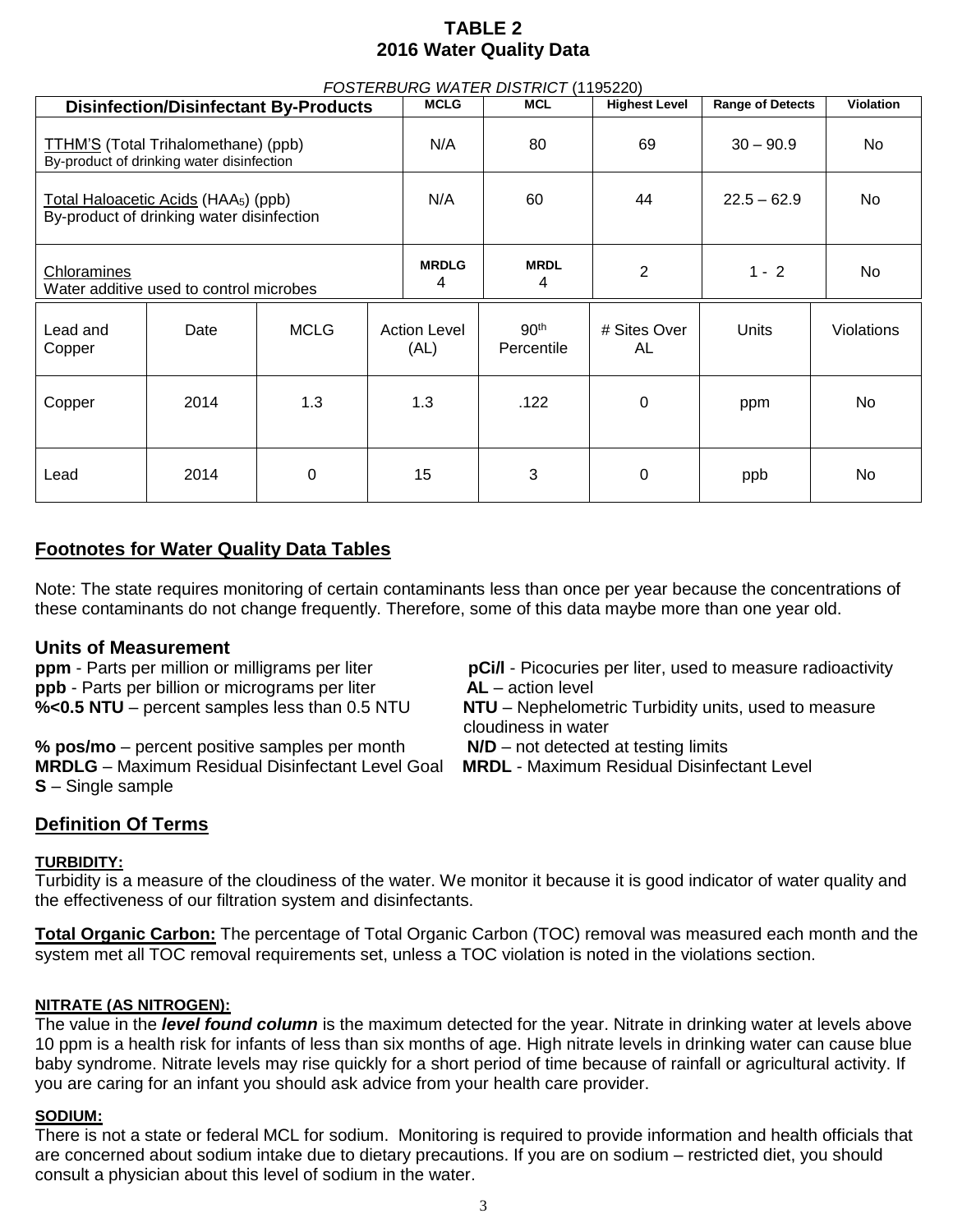### **FLUORIDE:**

Fluoride is added to the water supply to help promote strong teeth. The Illinois Department of Public Health recommends an optimal fluoride range of 0.9 mg/l (ppm) to 1.2 mg/l (ppm).

#### **MAXIMUM CONTAMINANT LEVEL GOAL (MCLG):**

The level of a contaminant in drinking water below, which there is no known or expected risk to health. MCLGs allow for a margin of safety.

#### **MAXIMUM CONTAMINANT LEVEL (MCL):**

This is the highest level of a contaminant that is allowed in drinking water. MCLs are set as close to the MCLGs as feasible using the best available treatment technology.

#### **LEVEL FOUND:**

Unless otherwise noted with an asterisk (\*), this column represents an average of sample result data collected during the CCR calendar year. In some cases, it may represent a single sample if only one sample was collected.

#### **RANGE OF DETECTIONS:**

This column represents the range of individual sample results, from the lowest to highest that where collected during the CCR calendar year.

#### **ACTION LEVEL (AL):**

The concentration of a contaminant, which if exceeded, triggers treatment or other requirements, which a water system must follow.

#### **TREATMENT TECHNIQUE (TT):**

A required process intended to reduce the level of a contaminant in drinking water.

**N/A:** not applicable

í

### **2016 Violation Summary**

| <b>Haloacetic Acids (HAA5)</b>                                                                                                             |                           |                                |                                                                                                                                                                                                |  |  |
|--------------------------------------------------------------------------------------------------------------------------------------------|---------------------------|--------------------------------|------------------------------------------------------------------------------------------------------------------------------------------------------------------------------------------------|--|--|
| Some people who drink water containing haloacetic acids in excess of the MCL over many years may have an increased risk of getting cancer. |                           |                                |                                                                                                                                                                                                |  |  |
| <b>Violation Type</b>                                                                                                                      | <b>Violation</b><br>Begin | <b>Violation</b><br><b>End</b> | <b>Violation Explanation</b>                                                                                                                                                                   |  |  |
| MONITORING, ROUTINE<br>(DBP), MAJOR                                                                                                        | 05/01/2016                | 05/31/2016                     | We failed to test our drinking water for the contaminant and period indicated. Because of this<br>failure, we cannot be sure of the quality of our drinking water during the period indicated. |  |  |

#### **Total Trihalomethanes (TTHM)**

Some people who drink water containing trihalomethanes in excess of the MCL over many years may experience problems with their liver, kidneys, or central nervous systems, and may have an increased risk of getting cancer.

| <b>Violation Type</b>               | <b>Violation</b><br>Beain | <b>Violation</b><br>End | Violation Explanation                                                                                                                                                                          |
|-------------------------------------|---------------------------|-------------------------|------------------------------------------------------------------------------------------------------------------------------------------------------------------------------------------------|
| MONITORING. ROUTINE<br>(DBP), MAJOR | 05/01/2016                | 05/31/2016              | We failed to test our drinking water for the contaminant and period indicated. Because of this<br>failure, we cannot be sure of the quality of our drinking water during the period indicated. |